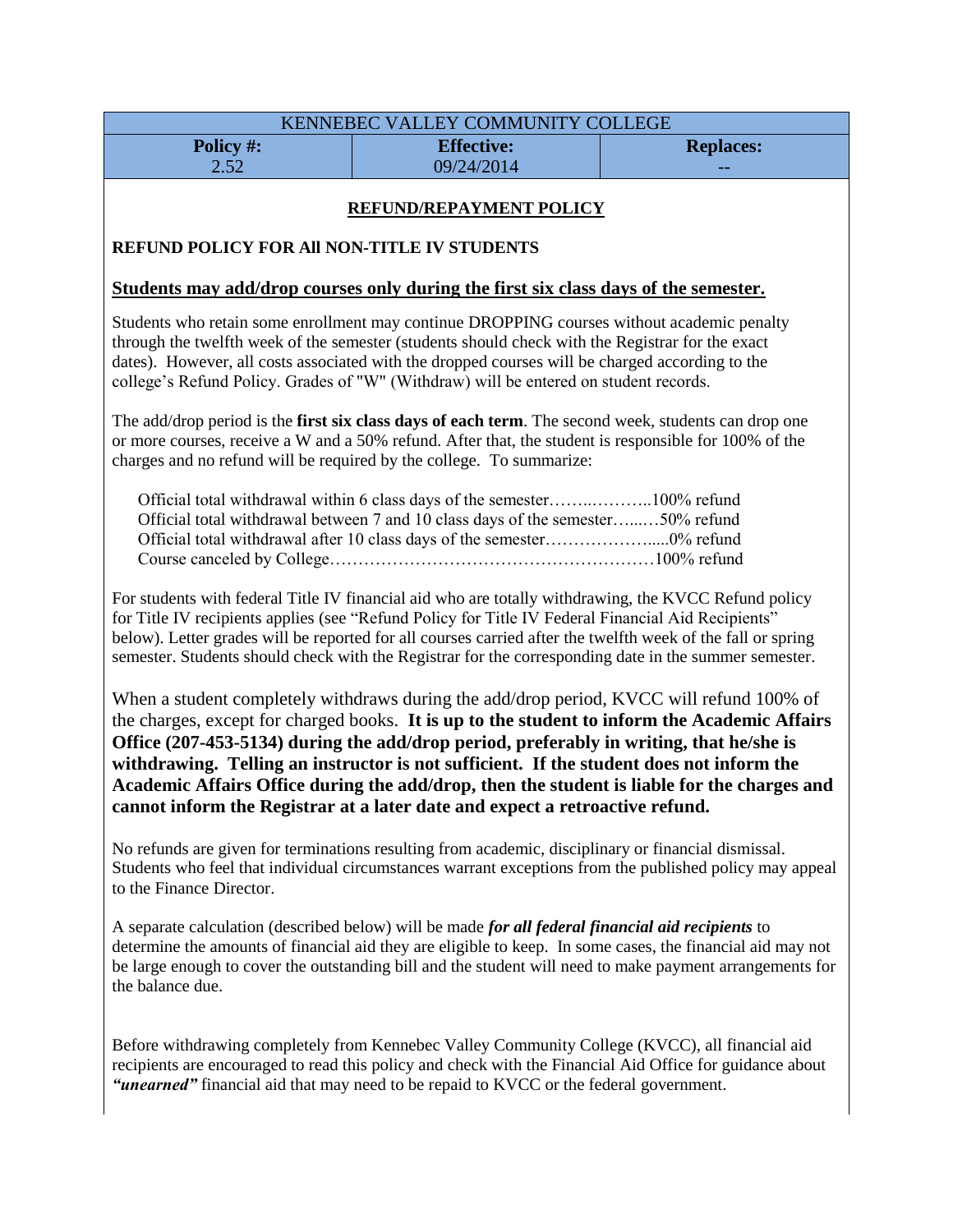Financial aid monies must be returned to the federal government for any Title IV recipient who *withdraws before completing 60% of the semester* (calculated using calendar days). Students receiving awards from any of the Title IV programs, including Federal Pell Grant, Federal Supplemental Educational Opportunity Grant, Federal Academic Competitiveness Grant, Federal Stafford Student Loans (Subsidized and Unsubsidized), Federal PLUS, but **not** Federal Work Study, are subject to this policy.

When students withdraw from classes, they may be entitled to receive money back that has been paid to KVCC. Kennebec Valley Community College may be able to refund all or a portion of the costs the student paid. If the tuition and book charges were paid with financial aid, all or a portion of the student's refund must be returned to the student aid programs from which the financial aid was awarded. *A student who receives a cash disbursement to assist with living expenses and later withdraws, drops out, or is expelled, may be required to repay money to the aid programs from which the money was awarded*. KVCC has designed the following policies and procedures to ensure proper accountability when a student leaves the college.

### **REFUND POLICY FOR TITLE IV FEDERAL FINANCIAL AID RECIPIENTS**

Institutions are required to have a refund policy for Title IV financial aid recipients that conforms to the updated version (Section 668.22) of the Higher Education Amendments of 1998. Students receiving awards from any of the federal programs, including Federal Pell Grant, Federal Supplemental Educational Opportunity Grant, Federal Stafford Student Loans (Subsidized and Unsubsidized), Federal PLUS, but **not** Federal Work Study are subject to this policy.

If a student withdraws before the 60% point of any semester *(see Section 2 of this document for definitions),* a portion of the Title IV funds awarded or paid a student must be returned. At the 60% point, the student is considered as having earned all their aid. For students who withdraw before the 60% point, if KVCC must return Title IV funds, this may leave the student with an outstanding bill owed to KVCC.

The percent (%) *"earned,"* or the amount of financial aid the college and student are entitled to keep is calculated using the following formula:

### **% Earned = # of days completed up to the withdrawal date Total # of days in the semester**

*\*Total # of days in the semester excludes any scheduled breaks of five days or more. Days of the weekends are included unless they directly precede or follow a scheduled break of five days.*

The percent (%) *"unearned,"* or the amount of financial aid that must be returned to the federal government will be calculated using the following formula:

### **% Unearned = (100% - % earned) x Aid paid to institutional charges**

For example, a student who withdraws completing only 20% of the term, will have *"earned***"**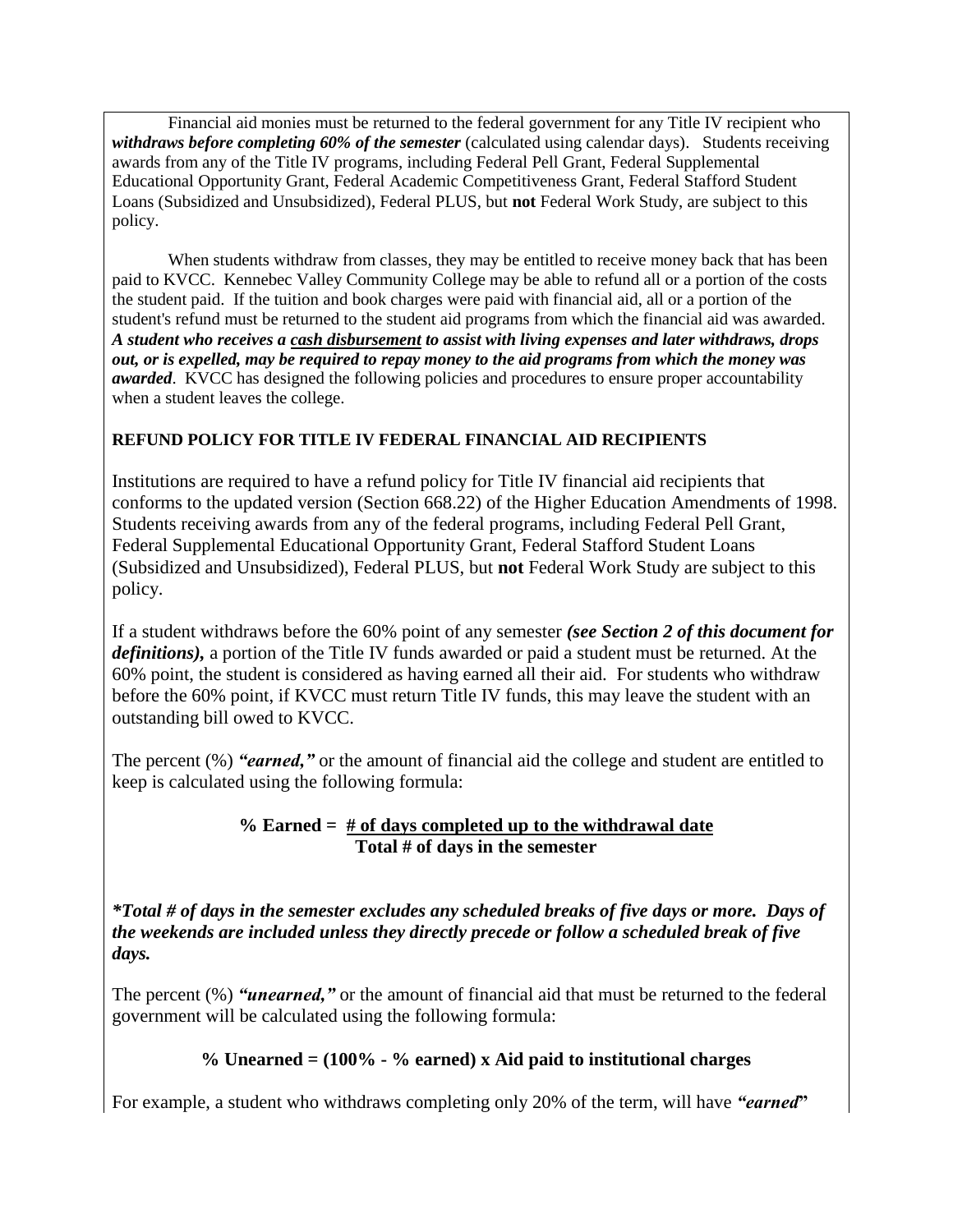only 20% of the total Title IV financial aid awarded. KVCC and/or the student must return the remaining 80% of *"unearned"* financial aid.

## **Amount KVCC returns = % Unearned x Total institutional charges**

## **Amount the student returns = % Unearned – Amount KVCC returns**

### **1. REFUND DISTRIBUTION FOR FINANCIAL AID RECIPIENTS**

The law (Higher Education Amendments of 1998) specifies the order of return of the Title IV funds to the programs from which awarded. Accordingly, both KVCC and students must return their respective shares of the "unearned" financial aid to the following sources, in the following order:

- 1. Federal Unsubsidized Stafford Student Loan\*
- 2. Federal Subsidized Stafford Student Loan\*
- 3. Parental Loans for Undergraduate Students (PLUS)\*
- 4. Federal Pell Grant
- 5. Federal SEOG
- 6. Other Title IV Grant Programs

*\* Student repayment of unearned loan amounts is returned in accordance with the terms of the promissory note*

Funds are returned only to programs from which they were received. For example, if a student were awarded a Federal Pell Grant, but no loans, the first program to receive a refund would be the Federal Pell Grant account.

Refunds and adjusted bills will be sent to the student's home address on file with the Office of Academic Affairs following withdrawal. Students are responsible for any portion of their institutional charges that are outstanding after the Title IV funds are returned.

KVCC will notify the federal government of any grant amounts owed by the student. Lenders will be notified of the date of the student's withdrawal.

#### **2. REFUND WITHDRAWAL DATE**

According to the Federal Student Aid Handbook, "A student is considered withdrawn from a payment period if

• In the case of a program that is measured in credit hours, the student does not complete all the days of the payment period … that the student was scheduled to complete…."

The withdrawal date established for purposes of calculating financial aid refunds will be determined and documented by the Office of Academic Affairs as follows: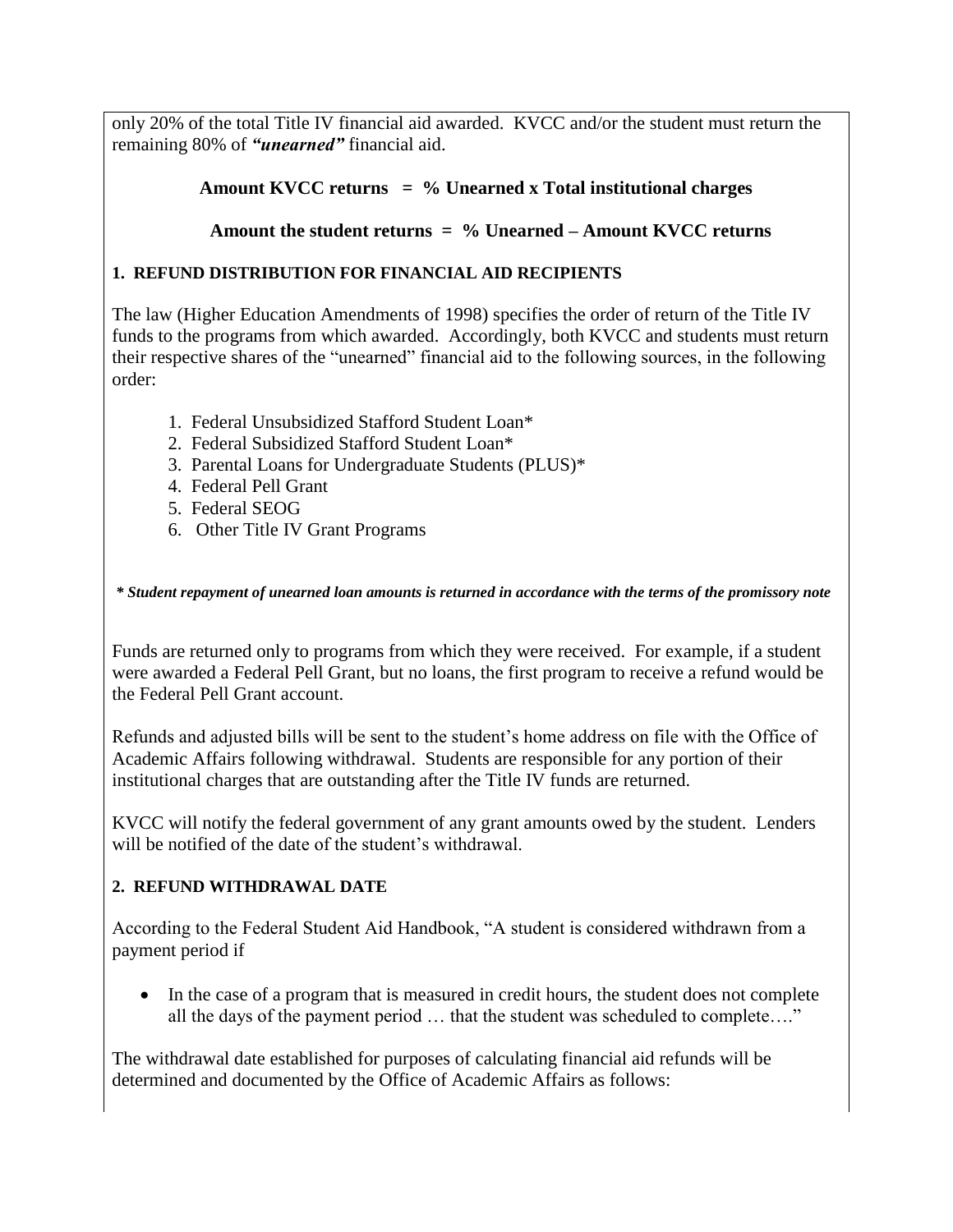## **2.1 Official Withdrawal Date**

For students who "officially" withdraw, the withdrawal date will be:

- 1. The day the student begins the process prescribed by KVCC or the last date of attendance at an academically related activity\* (whichever is earlier) ; or
- 2. The date the student notifies KVCC of the intent to withdraw; or
- 3. The date of the expulsion or dismissal, if the student is expelled or academically dismissed.

\*For an online class, this is not the last log-in date; it is the last date of actual participation, such as engagement in an online discussion, or writing/submitting classwork, papers or tests.

# **2.2 Unofficial Withdrawal**

For students who neither began the withdrawal process nor notified KVCC of the intent to withdraw, the date used is:

- 1. The last documented date of attendance at an academically related activity; or
- 2. The midpoint of the semester.

Students are not considered withdrawn and no refund calculation is required for approved *LEAVES OF ABSENCE* of up to 180 days within any 12-month period. *Students who do not return following the expiration date of the approved leave of absence are considered withdrawn as of the last date of documented attendance.*

# **REFUND POLICY EXAMPLE**

### **STEP 1. Determine the percentage of time the student was enrolled.**

Test Record withdrew after attending 40 days of the fall semester (payment period) that spans 115 days from first day to last. The period includes one 7-day break. Excluding the break, the payment period consists of 108 calendar days. This student was enrolled for **34.8% (40/115)** of the payment period.

# **STEP 2. Determine the amount of aid** *"earned"* **by the student.**

Test Record was awarded \$5563 of Title IV funds for the payment period, and all of it was disbursed prior to her withdrawal. (Federal Stafford loans disbursed equal the award amounts of \$1313 (subsidized) and \$2000 (unsubsidized) minus the three percent (in this example) loan fees.

| Federal Pell Grant | \$1650.00 |
|--------------------|-----------|
| <b>SMGP</b>        | 500.00    |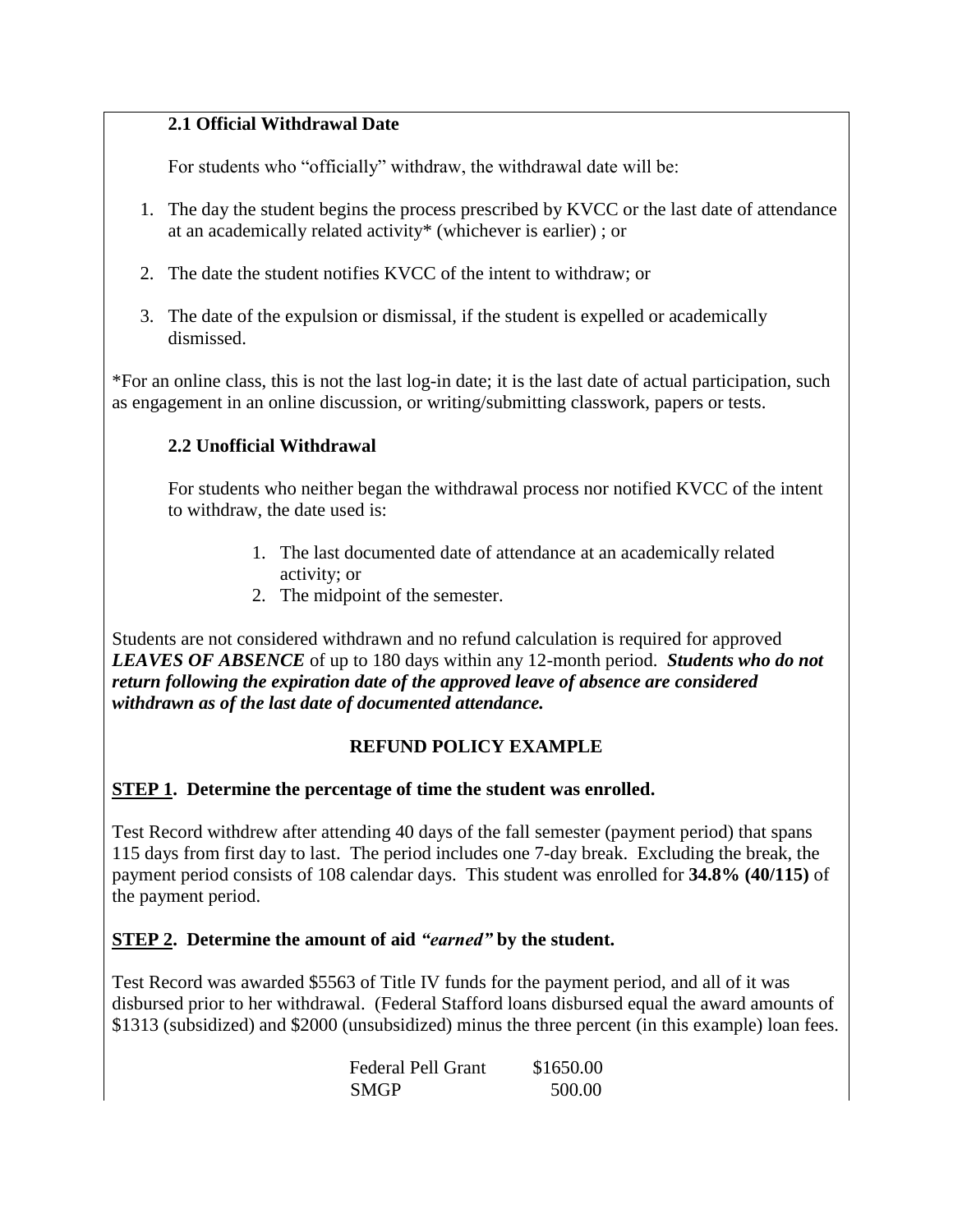| <b>Title IV Disbursed</b>                    |                    |
|----------------------------------------------|--------------------|
| Fed. Stafford (Sub)<br>Fed. Stafford (Unsub) | 1273.61<br>1940.00 |
| FSEOG                                        | 100.00             |

She attended 34.8% of the payment period; thus earning **\$1901.34 (34.8% of \$5463.61)** of the disbursed financial aid awards.

### **STEP 3. Compare the amount of financial aid** *"earned"* **to the amount disbursed.**

Since Test Record only earned \$1901.34 of the \$5463.61, the balance of \$3562.27 (\$5463.61 minus \$1901.34) must be returned to the Title IV financial aid programs.

#### **STEP 4. Allocate the responsibility for returning the** *"unearned" (65.2%) financial* **aid between the school and the student.**

Original Institutional charges for the period are determined:

| <b>Total Charges</b> | \$1208 |
|----------------------|--------|
| <b>Books</b>         | 250    |
| Fees                 | 142    |
| Tuition              | \$816  |

- (a) Calculate KVCC's responsibility to return Title IV funds by multiplying the percentage of "unearned" Title IV aid or **65.2%** times the Institutional Charges (**\$1208** = **\$787.62).**
- (b) Compare the amount of Title IV aid to be returned **(\$3562.27)** to the above**.** KVCC MUST RETURN the lesser amount (\$787.62.)

#### **STEP 5. Distribute the unearned funds back to the Title IV programs.**

Subtract the amount of Title IV aid due from KVCC from the amount of Title IV aid to be returned **(\$3562.27 minus \$787.62 = \$2774.65). The \$2774.65 is Test Record's share to repay to the Title IV financial aid programs.** 

*The student (or parent for a PLUS loan) must return unearned aid for which the student is responsible by repaying funds as noted in the distribution policy below up to the total net amount disbursed from each source, after subtracting the amount the school will return*.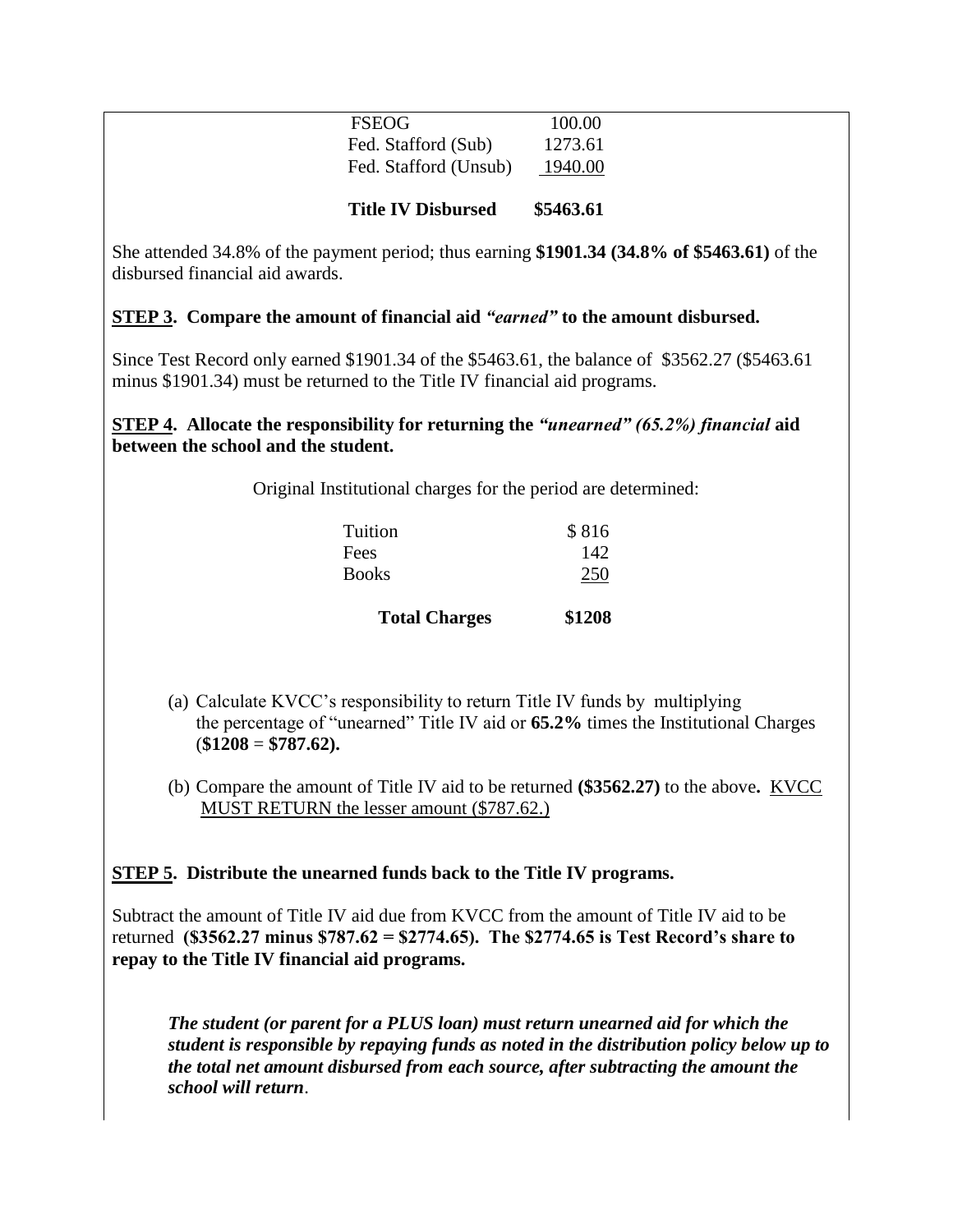1. Unsubsidized Stafford Loan**\*\*** 4. Federal Pell Grant

- 2. Subsidized Stafford Loan**\*\*** 5. Federal SEOG**\***
- 3. Parent Loans to Undergraduate Students (PLUS)**\*\*** 6. Other Title IV grant programs
- 
- -

### **STEP 6.** *Determine the distribution of Test Record's Title IV repayment amount.*

- 1. Unsubsidized Stafford Loan \$1940.00\*\*
- 2. Subsidized Stafford Loan 834.65<sup>\*\*</sup>

### **Total Repayment Due \$2774.65\*\***

Since Test Record's total repayment due to the Title IV programs is less than the total student loans received, no action is necessary (see note below). She will repay the loans according to the terms of her promissory note.

*\*\*Loan amounts are returned with the terms of the promissory note. No further action is required other than notification to the holder of the loan of the student's withdrawal date.*

## 3. **Post-Withdrawal Disbursements After a "Return to Title IV" Calculation**

If the student receives less federal student aid than the amount earned, the school must offer a disbursement of the earned aid that was not received. This is called a post-withdrawal disbursement. If the student receives more Title IV Aid than the amount earned, the school, the student, or both must return the unearned funds in a specified order. A post-withdrawal disbursement whether credited to the student's account or disbursed to the student or parent directly, must be made from available grant funds before available loan funds.

Without obtaining a student's permission, Title IV grant funds from a post-withdrawal disbursement are credited to a student's account to pay for tuition and fees, or disbursed directly to a student. A school must obtain a student's authorization to credit a student's account with Title IV grant funds for charges other than current charges, or for charges that are considered non-institutional.

A school must disburse any amount of a post-withdrawal disbursement of grant funds that is not credited to the student's account. Moreover, the school must make the disbursement as soon as possible but no later than 45 days after the date of the school's determination that the student withdrew.

KVCC must notify a student, or parent for a Direct Parent PLUS Loan, in writing prior to making any post-withdrawal disbursement of loan funds, whether those loan funds are to be credited to the student's account or disbursed directly to the student (or parent). This notice must be sent within 30 days of the date of KVCC's determination that the student has withdrawn.

KVCC must notify a Title IV borrower about (a) the type and amount of loan funds it wishes to credit to the student's account or disburse directly to the student; (b) the student's right to accept or decline all or a portion of the funds; and (c) the student's obligation to repay the loan funds. The